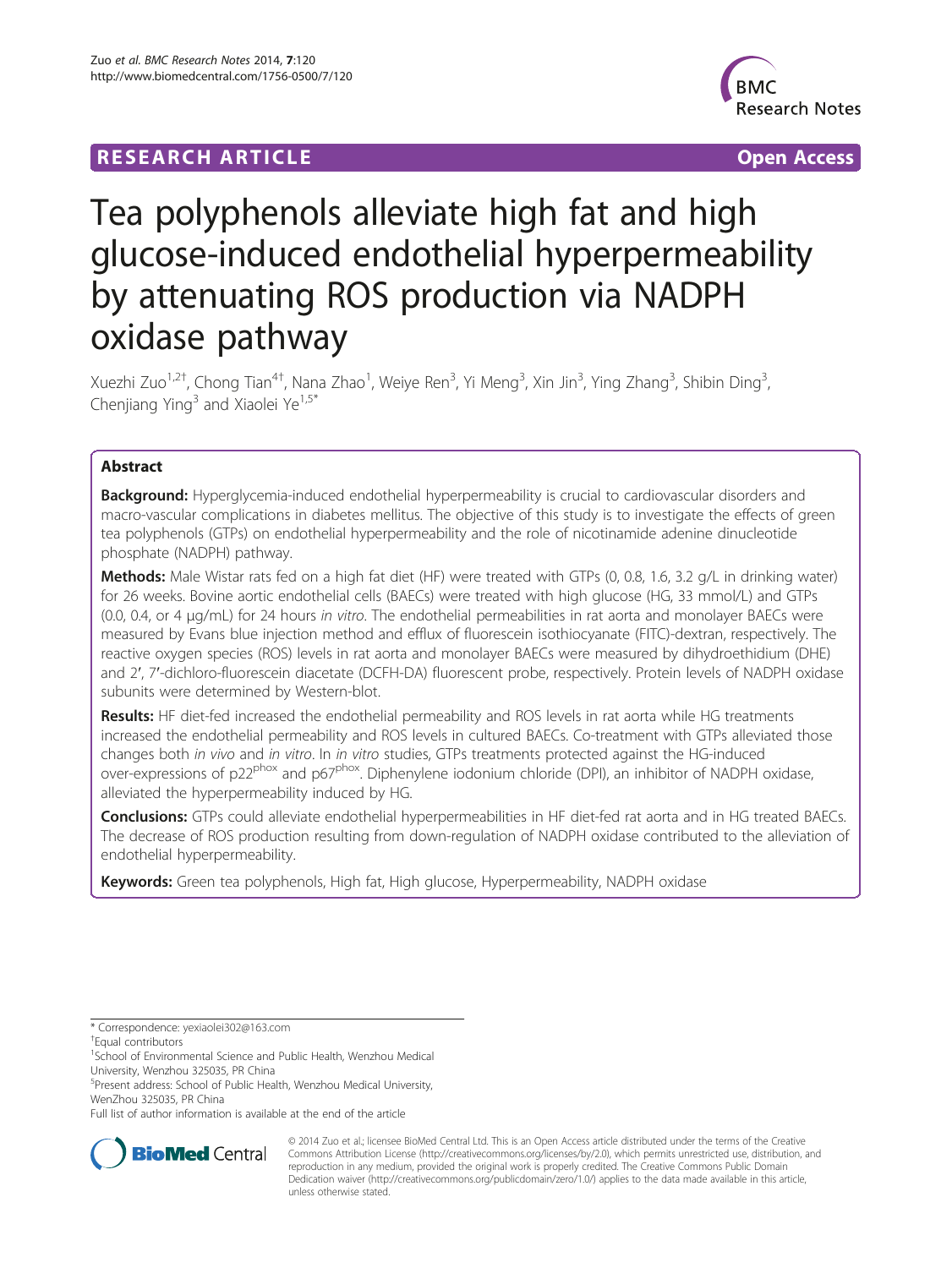## Background

Coronary heart disease is the leading cause of death among population in the world [\[1\]](#page-6-0). Although the precise mechanism that leads to cardiovascular disease is not fully understood, endothelial dysfunction plays a vital role [[2\]](#page-6-0). Endothelial hyperpermeability, one of the two major manifestations of endothelial dysfunction [[3](#page-6-0)], is one of the initial responses of endothelial cells to insults such as hyperlipidemia and hyperglycemia [[4](#page-6-0)]. Therefore, alleviation of hyperlipidemia/hyperglycemiarelated endothelial hyperpermeability will be helpful to prevent cardiovascular disorders.

Oxidative stress is the most common disturbance resulting from hyperglycemia and high fat diet [[5,6](#page-6-0)]. The generation of reactive oxygen species (ROS), chemically reactive molecules containing oxygen, including superoxide anion  $(O_2$ <sup>\*-</sup>), hydroxyl radical (·OH), hydrogen peroxide (H<sub>2</sub>O<sub>2</sub>), and peroxynitrite (ONOO<sup>−</sup> ), is of particular importance in the alteration of endothelial permeability [[7,8](#page-6-0)]. In vascular endothelial cells, ROS induction is mainly attributable to the production of superoxide anion  $(O_2^{\cdot -})$  catalyzed by NADPH oxidase [[7,9](#page-6-0)]. NADPH oxidase facilitates the electron transfer from NADH or NADPH to molecular oxygen and generates superoxide anion [\[10](#page-6-0)]. NADPH oxidases could be composed of membrane-associated subunits gp91<sup>phox</sup> (NOX<sub>2</sub>), p22<sup>phox</sup>, and cytosolic subunits p47<sup>phox</sup>, p67<sup>phox</sup>, and rac1, the composition is species and tissue dependent [\[11\]](#page-6-0). Activation of NADPH oxidase requires phosphorylation and interaction of subunits. Phosphorylated p47<sup>phox</sup> with its two SH3 domains unmasked binds to  $p22^{phox}$  and  $p67^{phox}$  [\[12\]](#page-6-0). The variability of p22<sup>phox</sup>, which is crucial for superoxide anion production in vascular cells [[13\]](#page-6-0), is a cause of variation in ROS production in human [\[14\]](#page-6-0). The  $p67^{phox}$  is inducible and sensitive to a variety of stimuli [\[15,16](#page-6-0)]. Based on these, alleviation of NADPH oxidase activation by regulation of NADPH subunit expressions is highly likely to efficiently ameliorate endothelial ROS production and play a role in alleviation of the hyperpermeability induced by hyperlipidemia/hyperglycemia.

Green tea is a popular commodity in Asia. An inverse association between tea consumption and cardiovascular diseases was reported [\[17\]](#page-6-0). Green tea polyphenols (GTPs), which comprise 30–40 percent of extractable solids from dried green tea leaves, exhibit significant antioxidant properties [\[18\]](#page-6-0). There are multiple routes of their anti-oxidant properties indicated, including chelating metal ions and scavenging free radicals directly due to its poly-hydoxyl structure [\[19\]](#page-7-0). However, given the typical daily intake of GTPs, their free radical scavenging or metal chelating abilities are very limited relative to the endogenous anti-oxidant system of organisms [[20](#page-7-0),[21\]](#page-7-0). On the other hand, the reaction speed of  $O_2$ <sup> $-$ </sup> with internal NO in cells is thousands of times higher than its reaction with GTPs. Furthermore, as hydrophilic agents, GTPs have limited access to intracellular ROS that induces endothelial hyperpermeabiliy. Hence, GTPs are less likely to alleviate acute vascular oxidative stress via direct scavenging of ROS [[22](#page-7-0)]. Our previous study showed that GTPs could reduce angiotensin II induced NADPH oxidase activation followed by a corresponding decrease in levels of superoxide anion [[22\]](#page-7-0). Based on the aforementioned data, we hypothesized that GTPs can attenuate diabetes related endothelial hyperpermeability through down regulating the expression of NADPH oxidase followed by reducing the production of ROS.

In the present study, we investigated the effects of GTPs on the endothelial permeability in aortas of rats fed on a HF diet and in cultured BAECs exposed to HG, and the involvements of NADPH oxidase as well.

#### Methods

#### Ethics statement

The study was carried out in accordance with the Guide for the Care and Use of Laboratory Animals published by the US National Institutes of Health (NIH Pub. No. 85–23, revised 1996). The protocol was approved by the Committee on the Ethics of Animal Experiments of the Huazhong University of Science and Technology (Permit number: S249).

#### Reagents and materials

Green tea polyphenols (70% catechins, 10% flavonols, and 20% polymeric flavonoids) were kindly provided by Unilever Health Institute (Vlaardingen, The Netherland). Goat polyclonal antibody (anti-NADPH oxidase, p22<sup>phox</sup>, and  $p67^{pbox}$ ) and rabbit anti-β-actin antibody was purchased from Santa Cruz Biotechnology, Inc. (Santa Cruz, USA). Fluorescein isothiocyanate (FITC)-dextran (40 kDa, anionic) was from Molecular Probes, Inc. (Eugene, USA). Dihydroethidium (DHE) and 2′, 7′-dichloro-fluorescein diacetate (DCFH-DA) fluorescent probes were from Beyotime Institute of Biotechnology (Jiangsu, China). Other reagents used were of the highest grade commercially available.

#### Animal treatments

Wistar rats were from B&K Universal Group Limited (Shanghai, China). After one week's acclimation, thirty male Wistar rats, weighting 40-60 g, divided into 5 groups randomly. Four groups of rats fed on a modified HF diet (60% standard chow, 12% sugar, 12% lard, 8% yolk powder, 6% peanuts powder, and 1% milk powder, w/w). Since the 4th week, GTPs solutions of different concentrations  $(0, 0.8, 1.6,$  and  $3.2$  g/L) were served instead of deionized water. One group fed on standard chow as control.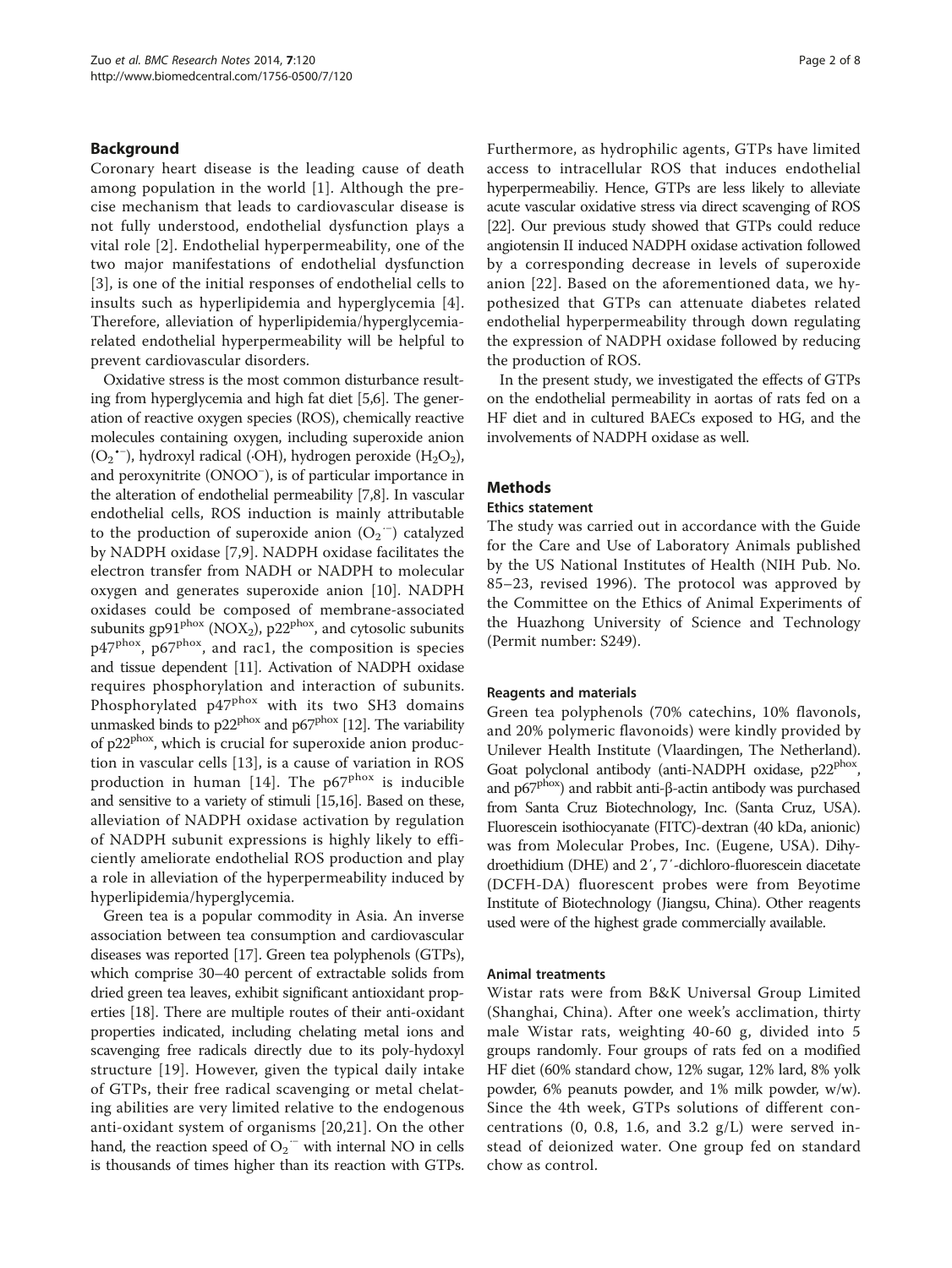#### Measurement of endothelial permeability in rat aorta

At the end of the 26th week, animals were anaesthetized with intraperitoneal injection of ketamine (100 mg/kg body weight) and xylazine (10 mg/kg). Anaesthetic monitoring such as testing of rear foot reflexes and observation of respiratory pattern throughout the procedure was performed. After anaesthesia, Evans blue dye (3%, 1 mL/kg bw) was injected into the tail vein of the rats, thirty minutes later, the animals were sacrificed. The thoracic part of the aorta was isolated, rinsed in normal saline, and weighed. Thirty milligrams of fresh aorta tissue incubated in 0.9 mL dimethylformamide at 50°C for 24 h was used for analysis. The concentration of Evans blue dye was measured spectrophotometrically at 620 nm and presented as μg Evans blue dye per mg wet tissue.

#### Measurement of ROS in rat aorta

The ROS levels were measured in situ by DHE fluorescent probe, which reacts with ROS and forms ethidium bromide (ETH) that binds to DNA. Fresh cross-sections  $(10 \mu m)$ of frozen aortic arch were incubated with 5 M DHE (37°C, 15 min) in a humidified chamber, then red fluorescence signal was detected with a fluorescence microscope. ROS level was presented as integrated optical density (IOD) per unit area.

#### Endothelial cell culture and treatment

Bovine aortic endothelial cells (BAECs, No. C-003-5C) were purchased from Health Science Research Resources Bank (Osaka, Japan). BAECs maintained at  $37^{\circ}$ C in 5% CO<sub>2</sub> in Dulbecco's Modified Eagle's Medium (DMEM) containing 10% fetal bovine serum. Cells at passages 3–10 were used in this study. For protein expression analysis, confluent cultures were treated with 0.4 μg/mL or 4.0 μg/mL GTPs along with 33 mmol/L glucose in medium (HG group) for 24 h. Cells cultured in 5.5 mmol/L glucose medium were used as controls.

## Cell permeability assay

A previously described method was used for the cell permeability assay [\[22\]](#page-7-0). Briefly, BAECs were seeded in the upper chambers of 0.4 μm polycarbonate Transwell filters of a 24-well filtration microplate (Whatman Inc., Clifton, USA). Upon confluence, three groups of the cells were treated with HG (high-glucose, 33 mmol/L) and GTP (0, 0.4 and 4.0 μg/mL) for 24 h. The fourth group was treated with HG alone for 23 hours followed by one hour co-treatment with DPI (10 μmol/L), an inhibitor of NADPH oxidase. After treatment, medium was replaced with fresh phenol red-free DMEM in the presence of FITC-dextran (1.0 μmol/L). The filtration microplate was removed after 2 h incubation, and fluorescence in the medium of the 24-well feeder tray was evaluated at 494 nm excitation and 521 nm emission.

#### Measurement of ROS in BAECs

ROS level was determined using a method previously described [\[23](#page-7-0)]. Briefly,  $1 \times 10^5$  endothelial cells per well were seeded onto a 96-well plate, cultured overnight, then exposed to HG with GTPs  $(0, 0.4, \text{ and } 4 \mu\text{g/mL})$  for 24 h. After exposure, 10 μmol/L DCFH-DA was added to the culture followed by 30 min incubation in the dark. The fluorescence intensity was measured with excitation wavelength at 488 nm and emission wavelength at 525 nm.

## Electrophoresis and immunoblotting

Whole cell extracts were prepared by lysing these cells in extraction buffer (containing 50 mmol/L Tris/HCl, pH 8.0, 150 mmol/L NaCl, 1% Nonidet-P40, 1% sodium deoxycholate, 0.1% SDS, 0.1 mmol/L DTT, 0.05 mmol/L PMSF, 0.002 mg/mL aprotinin, 0.002 mg/mL leupeptin, and 1 mmol/L  $\text{NaVO}_3$ ). The protein concentration was quantified with BIO-RAD Dc protein assay reagent (Bio-Rad, Hercules, USA). Sodium dodecyl sulfatepolyacrylamide gel electrophoresis (SDS-PAGE) and immunological blotting were performed according to the method provided by Amersham Biosciences. Immunoreactive bands were detected by an ECL plus Western Blotting Detection System (Amersham Biosciences, Little Chalford, UK) according to manufacturer's instructions. Protein expression was visualized with a chemiluminescent detection system (Syngen, Cambridge, UK) and analyzed by Gel Pro3.0 software (Biometra, Goettingen, Germany).

## Statistical analysis

Quantitative values were expressed as mean ± SEM and the data were analyzed using one-way ANOVA followed by the *Bonferroni* post hoc test at  $\alpha$  = 0.05. For the statistical analysis, SPSS 14.0 was used.

## Results

## GTPs treatment decreased the endothelial permeability in rat aorta

The endothelial permeability in rat aorta is presented as μg Evans blue per mg wet tissue. As shown in Figure [1](#page-3-0), Additional file [1,](#page-6-0) the Evans blue dye that passed though the endothelium into the vessel wall in the HF group is significantly more than the control group  $(P < 0.05)$ . The GTPs treatment significantly decreased the endothelial permeability in HF fed rats ( $P < 0.05$  in comparison with the HF group). In two of the GTPs treated groups (1.6  $g/L$  and 3.2  $g/L$ ), the Evans blue dye that passed through the endothelium is even less compared to the control group  $(P < 0.05)$ .

## GTPs reduced ROS production induced by HF in rat aorta and by HG in BAECs

As shown in Figure [2A](#page-4-0) and B, Additional file [2](#page-6-0), HF treatment significantly increased the ROS level of rat aortas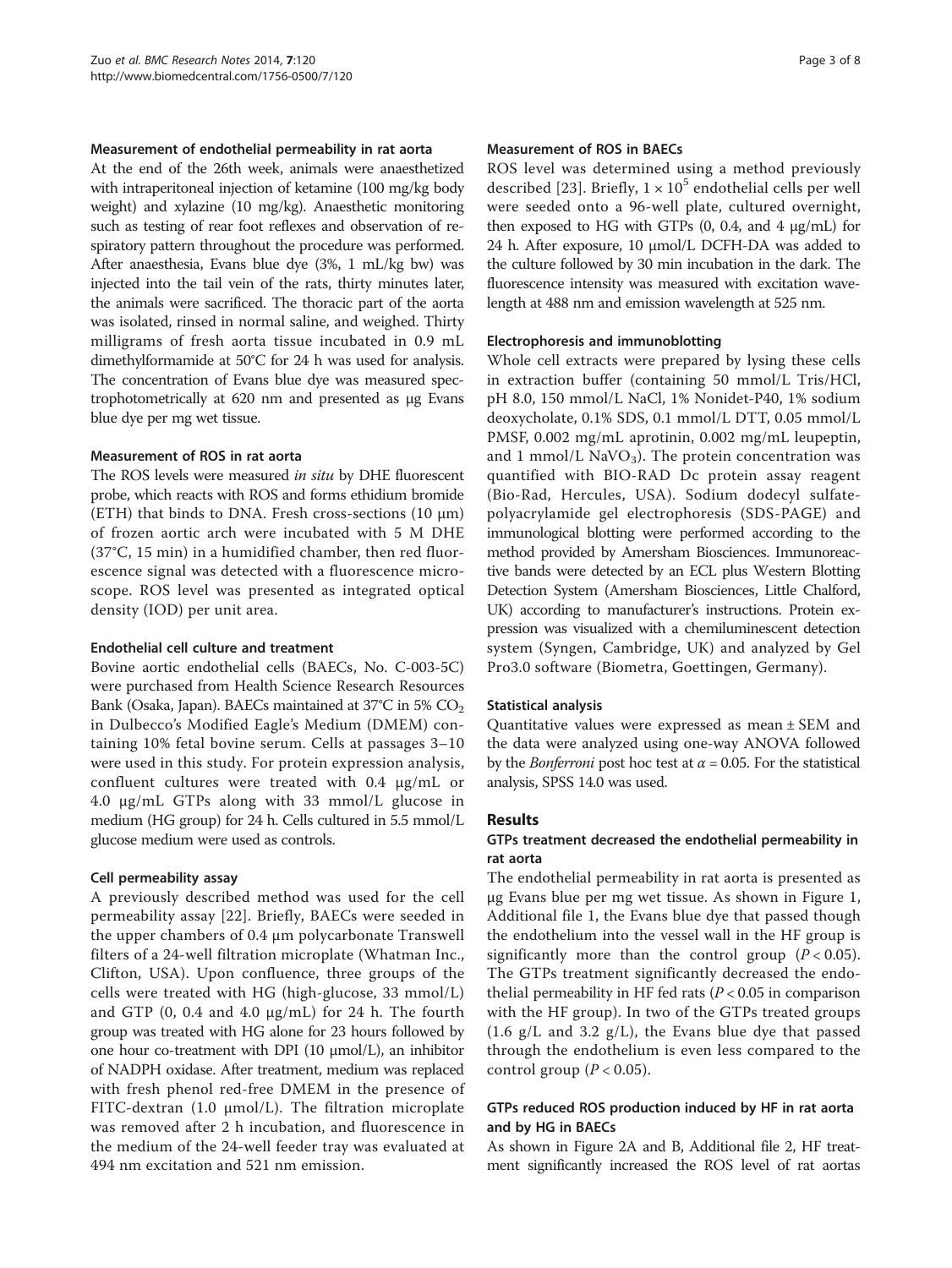<span id="page-3-0"></span>

compared to the control group. GTPs treatment decreased the ROS level in HF group to control level  $(P < 0.05, GTPs$ group v.s. HF group). To test whether GTPs decrease the ROS production in cultured endothelial cells, we treated BAECs with 33 mmol/L high glucose and 0.4 or 4.0 μg/mL GTPs for 24 h. As shown in Figure [2](#page-4-0)C, high-glucose treatment significantly increased the ROS level in BAECs compared to that of BAECs in 5.5 mmol/L glucose medium  $(P < 0.05)$ . Both 0.4 and 4.0  $\mu$ g/mL GTPs treatments decreased the ROS level induced by HG in BAECs. The ROS level in 4.0 μg/mL GTPs treated cells decreased to 48.9% of that in HG treated cells  $(P < 0.05)$ .

## GTPs down-regulated the elevated expressions of NADPH oxidase subunits (p22<sup>phox</sup> and p67<sup>phox</sup>) induced by HG

To further explore the effects of GTPs on superoxide anion production, the protein expressions of NADPH oxidase subunits p22<sup>phox</sup> and p67<sup>phox</sup> were examined (Figure [3](#page-5-0)A, B, and C). HG significantly increased the protein expression of  $p22^{phox}$ , and GTPs treatments (0.4  $\mu$ g/mL and 4  $\mu$ g/mL) reduced the p22<sup>phox</sup> expression  $(P < 0.05$ , Figure [3](#page-5-0)B). Meanwhile HG increased the protein expression of p67<sup>phox</sup> more substantially than the expression of  $p22^{pbox}$ . Similarly, GTPs treatments significantly decreased the protein expressions compared with HG group (GTPs  $(0.4 \text{ µg/mL})$  vs HG  $P < 0.05$ , and GTPs (4.0  $\mu$ g/mL) vs HG P < 0.01). The results indicated that GTPs down-regulated the increased protein expression of NADPH oxidase resulting in the reduction of superoxide anion production.

## Both GTPs and DPI alleviated the endothelial hyperpermeability induced by HG in cultured BAECs

Whether GTPs can alleviate endothelial hypermeability induced by HG in vitro was tested. As shown in Figure [4](#page-5-0), similar to the results in the *in vivo* study, high glucose induced a significant increase in permeability from  $2009 \pm 178$  fluorescence intensity (FI) in the control group to  $6241 \pm 783$  FI. The permeability was significantly reduced to 4370 ± 278 FI in the cells co-treated with GTPs

 $(0.4 \text{ μg/mL})$  and to  $2136 \pm 206 \text{ FI}$  by GTPs  $(4.0 \text{ μg/mL})$ co-treatment. Co-treatment with DPI (10 μmol/L 1 h), an inhibitor of NADPH oxidase, also alleviated the endothelial hyperpermeability induced by HG, significantly  $(P < 0.05)$ .

## **Discussion**

The present study investigated the effects of GTPs on endothelial hyperpermeability, an initial event in the pathogenesis of cardiovascular diseases, induced either by HF in vivo or by HG in vitro. Major findings of the study are as follows: a. GTPs down-regulated HF-induced hyperpermeability and ROS formation in rat aorta; b. GTPs alleviated HG-induced over-expressions of NADPH oxidase subunits  $p22^{phox}$  and  $p67^{phox}$ , and decreased HG-induced ROS formation in BAECs; c. Co-treatments with GTPs or DPI (inhibitor of NADPH oxidase) ameliorated HGinduced hyperpermeability in BAECs.

Endothelial hyperpermeability is an initial pathological change of cardiovascular diseases. There is little agreement as to what is meant by the term "endothelial permeability" or "vascular permeability", and there is no consensus about how permeability should be measured [[24](#page-7-0)]. Vascular biologists usually measured the net amount of a solute, typically a macromolecule like plasma albumin, which has crossed a vascular bed and accumulated in the interstitium. However, the movement of macromolecules through the endothelial layer to the sub-endothelial space is of special importance to the development of atherosclerosis and other vascular damages. In the present study, Evans blue, which binds to plasma albumin rapidly in vivo, was injected into the vessels of rats, and the dye that pass through the endothelium and trapped in the arterial wall were measured. The result showed that increased blue dye that pass through the endothelium and trapped in the wall of aorta was detected by HF diet, which indicated that the more macromolecules were transported to the sub-endothelial place. GTPs treatment alleviated this endothelial hyperpermeability induced by HF. High fat intake could induce metabolic disorders such as up-regulation of blood glucose and dysregulation of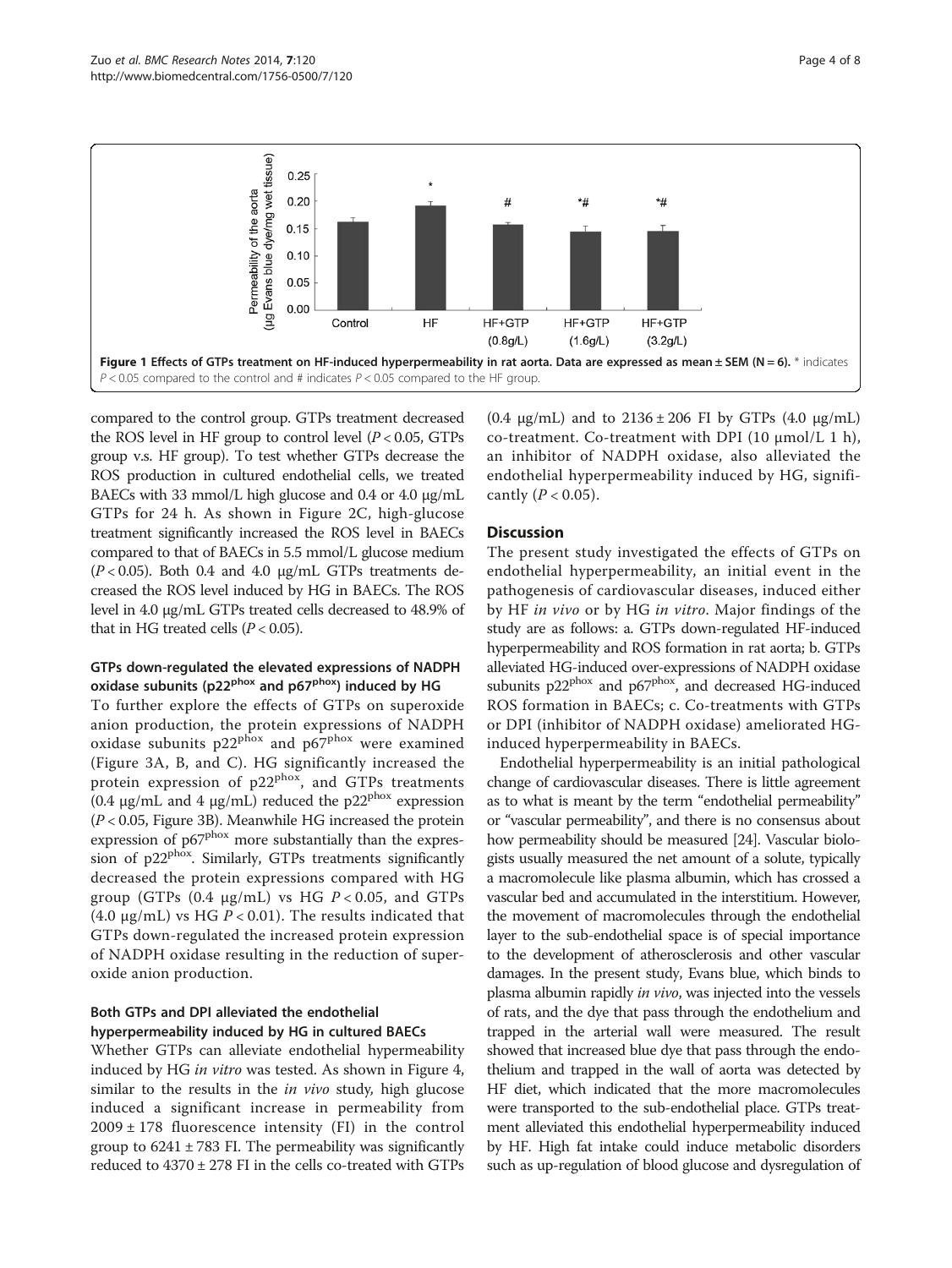blood lipids in in vivo experiments, and the change in blood glucose is much more notable than the change in blood lipids [[25](#page-7-0)]. Hyperglycemia was reported to increase the permeability of micro-vessels in human [\[26\]](#page-7-0) and high glucose incubation increased the permeability of cultured bovine aortic endothelial cells [[27](#page-7-0)]. Hence, high glucose cultured BAECs were used to explore the potential mechanism of the protective effect of GTPs on endothelial hyperpermeability in the present study. High glucose incubation increased the endothelial hyperpermeability and GTPs treatment alleviated the endothelial hyperpermeability induced by high glucose incubation. These results

suggested GTPs intake could potentially be an effective approach for prevention of endothelial dysfunction induced by stressors.

High fat diet may induce vascular endothelial damages through various pathways including increase of ox-LDL levels, increase of advanced glycation end products (AGE), and oxidative stress [[6](#page-6-0)]. ROS production is the vital contributor to the altered permeability in endothelial cells [\[28](#page-7-0)]. One possible pathway is that ROS are involved in vascular endothelial growth factor (VEGF) receptor type 2 mediated signaling [\[29](#page-7-0)]. While VEGF, formerly named vascular permeability factor, play critical roles in vascular physiology

<span id="page-4-0"></span>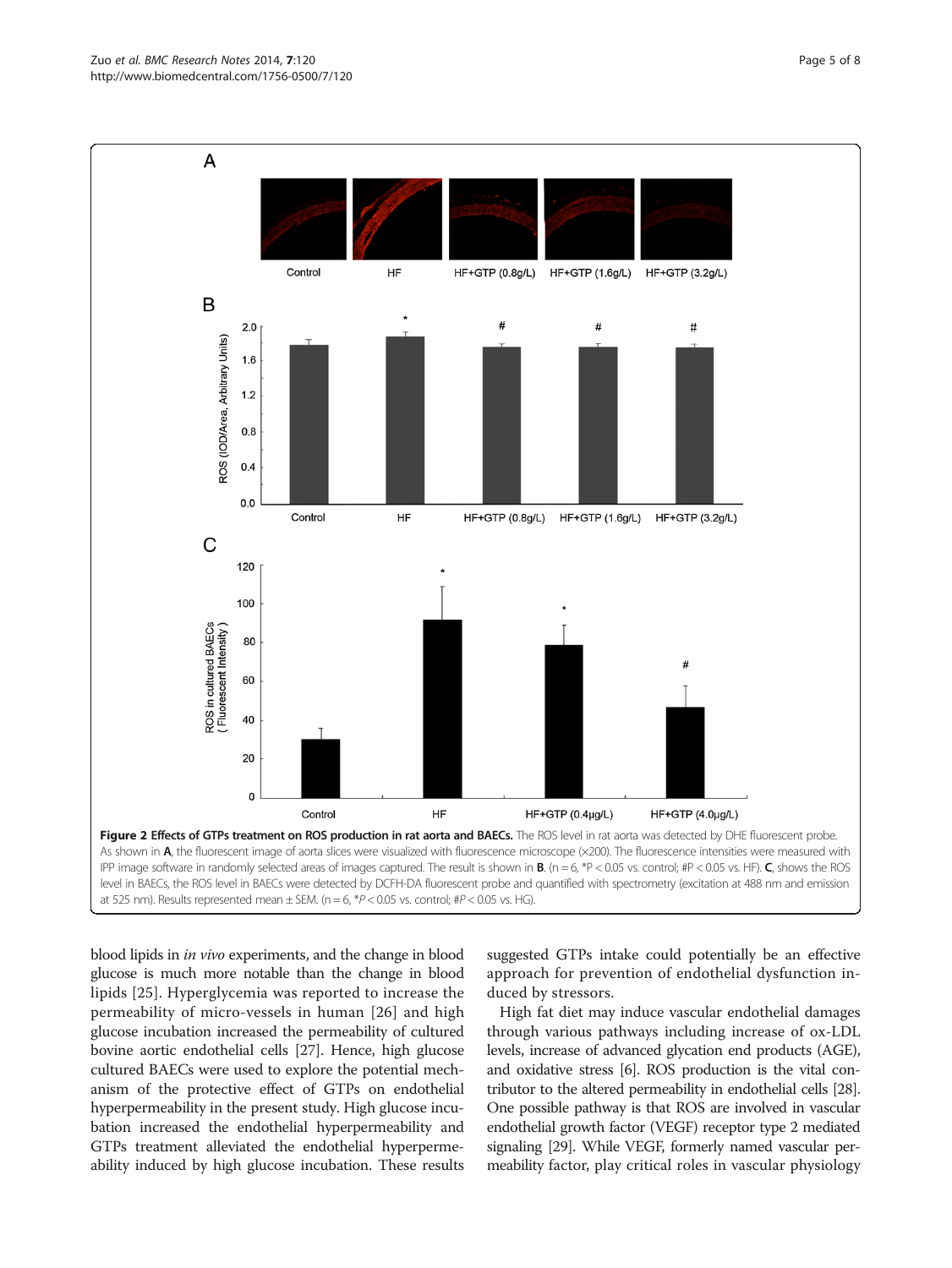<span id="page-5-0"></span>

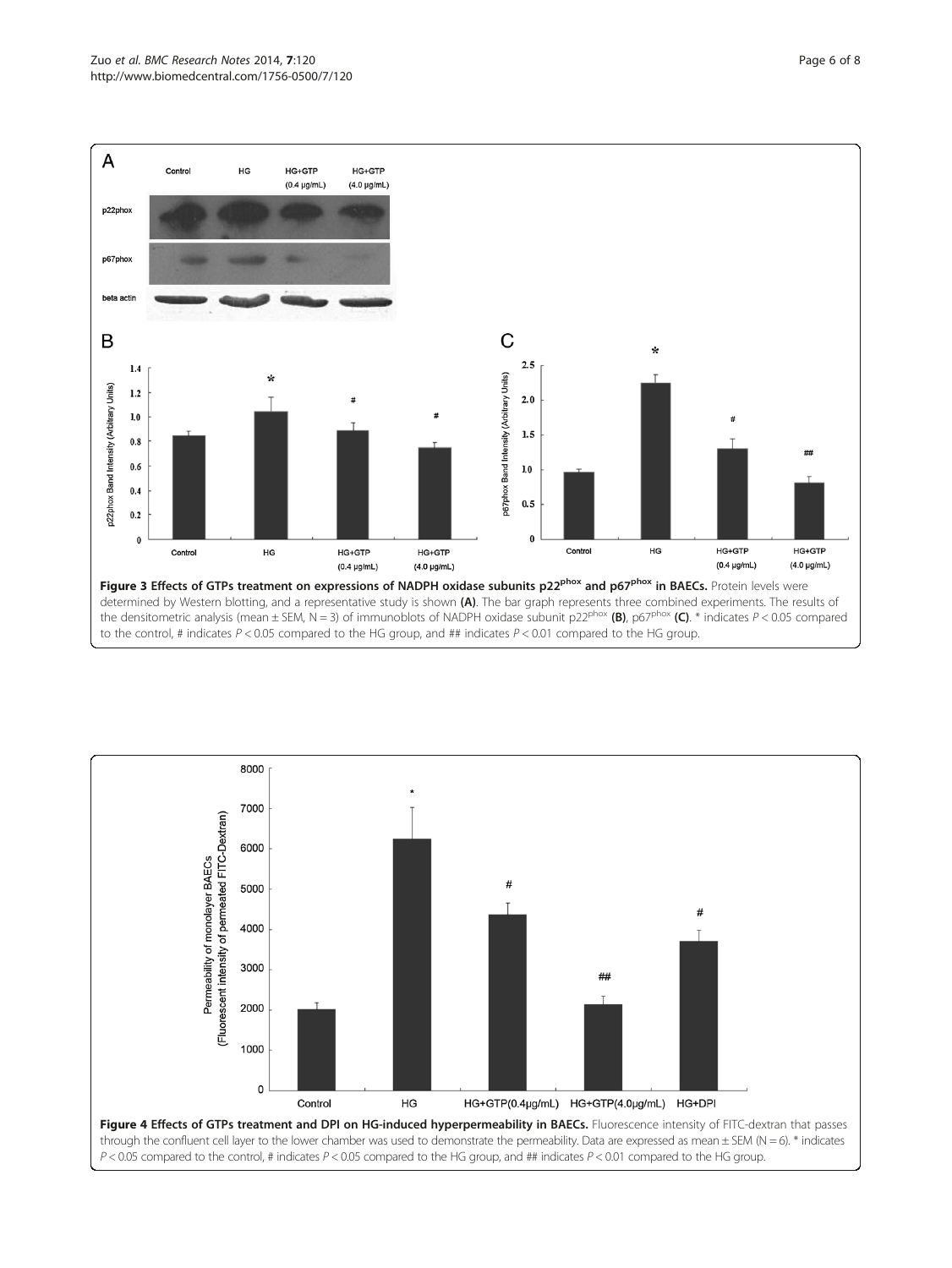<span id="page-6-0"></span>and pathophysiology. Both HF and HG exposure resulted in enhanced ROS production, which is consistent with another study [[26\]](#page-7-0), and the increase in ROS production was also alleviated by GTPs treatment. The up-regulations of NADPH oxidase subunits were associated with increased ROS production induced by angiotensin II in ECs [[22](#page-7-0)] and tumor necrosis factor-alpha in human aortic smooth muscle and embryonic kidney cells [[30](#page-7-0)]. A number of studies reported that the expressions and activities of NADPH oxidase are elevated in cardiovascular disorders [9,[31\]](#page-7-0). The high glucose incubation increased the expression of NADPH subunits  $p22^{phox}$  and  $p67^{phox}$  in BAECs, and similar results were documented in microvascular endothelial cells treated with high glucose [\[32](#page-7-0)]. The increased expressions of p22<sup>phox</sup> and p67<sup>phox</sup> induced by high glucose incubation were down-regulated by GTPs treatment. Meanwhile, DPI, the most commonly used NADPH oxidase inhibitor, diminished the high glucose induced endothelial hyperpermeability. DPI can abrogate the transport of electrons from reduced flavin, inhibiting the activity of flavin-containing oxidases including NADPH oxidase [\[33\]](#page-7-0). These results indicated that GTPs could alleviate the increased NADPH oxidase expression which results in increased ROS production, whereas the increase of ROS production is largely responssible for the high glucose induced endothelial hyperpermeability. Therefore, GTPs alleviated the endothelial hyperpermeability by inhibiting NADPH oxidase.

## Conclusions

The study suggested that GTPs could alleviate the increased NADPH oxidase expression, the elevated ROS production, and the hyperpermeabilities induced by HF in rat aorta and by HG in BAECs. The alleviation of endothelial hyperpermeability was most likely attributable to the down-regulation of NADPH oxidase followed by the corresponding reduction of ROS production.

## Additional files

[Additional file 1: Table S1.](http://www.biomedcentral.com/content/supplementary/1756-0500-7-120-S1.xls) Effects of GTPs treatment on HF-induced hyperpermeability in rat aorta.

[Additional file 2: Table S2.](http://www.biomedcentral.com/content/supplementary/1756-0500-7-120-S2.xls) Effects of GTPs treatment on ROS production in rat aorta.

#### Competing interests

The authors declare that they have no competing interests.

#### Authors' contributions

Conceived and designed the experiments: CT XZ CY XY. Performed the experiments: CT XZ NZ WR YM XJ YZ SD. Analyzed the data: CT XY XZ. Contributed reagents/materials/analysis tools: XY CY. Wrote the paper: CT CY XY. All authors read and approved the final manuscript.

#### Acknowledgments

This work was supported by National Natural Science Foundation of China (GrantNo.30972473, 81172674, 81273060; [http://www.nsfc.gov.cn/Portal0/](http://www.nsfc.gov.cn/Portal0/default152.htm)

[default152.htm\)](http://www.nsfc.gov.cn/Portal0/default152.htm). Our sincere thanks go to Dr. Mel Dong and Dr. H. Wu for reviewing the manuscript and giving many helpful suggestions. Thanks are also due to the participants of the study for their enthusiastic support.

#### Author details

<sup>1</sup>School of Environmental Science and Public Health, Wenzhou Medical University, Wenzhou 325035, PR China. <sup>2</sup>Department of Clinical Nutrition Tongji Hospital, Huazhong University of Science & Technology, Wuhan 430030, PR China. <sup>3</sup>Department of Nutrition and Food Hygiene and MOE Key Laboratory of Environment and Health, School of Public health, Huazhong University of Science & Technology, Wuhan 430030, PR China. <sup>4</sup>School of Nursing, Tongji medical college, Huazhong University of Science & Technology, Wuhan 430030, PR China. <sup>5</sup>Present address: School of Public Health, Wenzhou Medical University, WenZhou 325035, PR China.

#### Received: 28 September 2013 Accepted: 24 February 2014 Published: 2 March 2014

#### References

- 1. Levitan EB, Song Y, Ford ES, Liu S: Is nondiabetic hyperglycemia a risk factor for cardiovascular disease? A meta-analysis of prospective studies. Arch Intern Med 2004, 164:2147–2155.
- 2. Stehouwer CD, Gall MA, Twisk JW, Knudsen E, Emeis JJ, Parving HH: Increased urinary albumin excretion, endothelial dysfunction, and chronic low-grade inflammation in type 2 diabetes: progressive, interrelated, and independently associated with risk of death. Diabetes 2002, 51:1157–1165.
- 3. Perrin RM, Harper SJ, Bates DO: A role for the endothelial glycocalyx in regulating microvascular permeability in diabetes mellitus. Cell Biochem Biophys 2007, 49:65–72.
- 4. Simionescu M: Implications of early structural-functional changes in the endothelium for vascular disease. Arterioscler Thromb Vasc Biol 2007, 27:266–274.
- 5. Brownlee M: Biochemistry and molecular cell biology of diabetic complications. Nature 2001, 414:813–820.
- 6. Damjanovic M, Barton M: Fat intake and cardiovascular response. Curr Hypertens Rep 2008, 10:25–31.
- 7. Hadi HA, Suwaidi JA: Endothelial dysfunction in diabetes mellitus. Vasc Health Risk Manag 2007, 3:853–876.
- 8. Vandenbroucke E, Mehta D, Minshall R, Malik AB: Regulation of endothelial junctional permeability. Ann N Y Acad Sci 2008, 1123:134-145.
- 9. Shen GX: Mitochondrial dysfunction, oxidative stress and diabetic cardiovascular disorders. Cardiovasc Hematol Disord Drug Targets 2012, 12:106–112.
- 10. Taniyama Y, Griendling KK: Reactive oxygen species in the vasculature: molecular and cellular mechanisms. Hypertension 2003, 42:1075–1081.
- 11. Ushio-Fukai M: Localizing NADPH oxidase-derived ROS. Sci STKE 2006, 2006(349):e8.
- 12. Groemping Y, Lapouge K, Smerdon SJ, Rittinger K: Molecular basis of phosphorylation-induced activation of the NADPH oxidase. Cell 2003, 113:343–355.
- 13. Takeya R, Ueno N, Kami K, Taura M, Kohjima M, Izaki T, Nunoi H, Sumimoto H: Novel human homologues of p47phox and p67phox participate in activation of superoxide-producing NADPH oxidases. J Biol Chem 2003, 278:25234–25246.
- 14. Bedard K, Krause KH: The NOX family of ROS-generating NADPH oxidases: physiology and pathophysiology. Physiol Rev 2007, 87:245–313.
- 15. Pagano PJ, Chanock SJ, Siwik DA, Colucci WS, Clark JK: Angiotensin II induces p67phox mRNA expression and NADPH oxidase superoxide generation in rabbit aortic adventitial fibroblasts. Hypertension 1998, 32:331–337.
- 16. Cifuentes ME, Rey FE, Carretero OA, Pagano PJ: Upregulation of p67(phox) and qp91(phox) in aortas from angiotensin II-infused mice. Am J Physiol Heart Circ Physiol 2000, 279: H2234-H2240.
- 17. Arts IC, Hollman PC, Feskens EJ, Bueno DMH, Kromhout D: Catechin intake might explain the inverse relation between tea consumption and ischemic heart disease: the Zutphen Elderly Study. Am J Clin Nutr 2001, 74:227–232.
- 18. Frei B, Higdon JV: Antioxidant activity of tea polyphenols in vivo: evidence from animal studies. J Nutr 2003, 133:3275S–3284S.